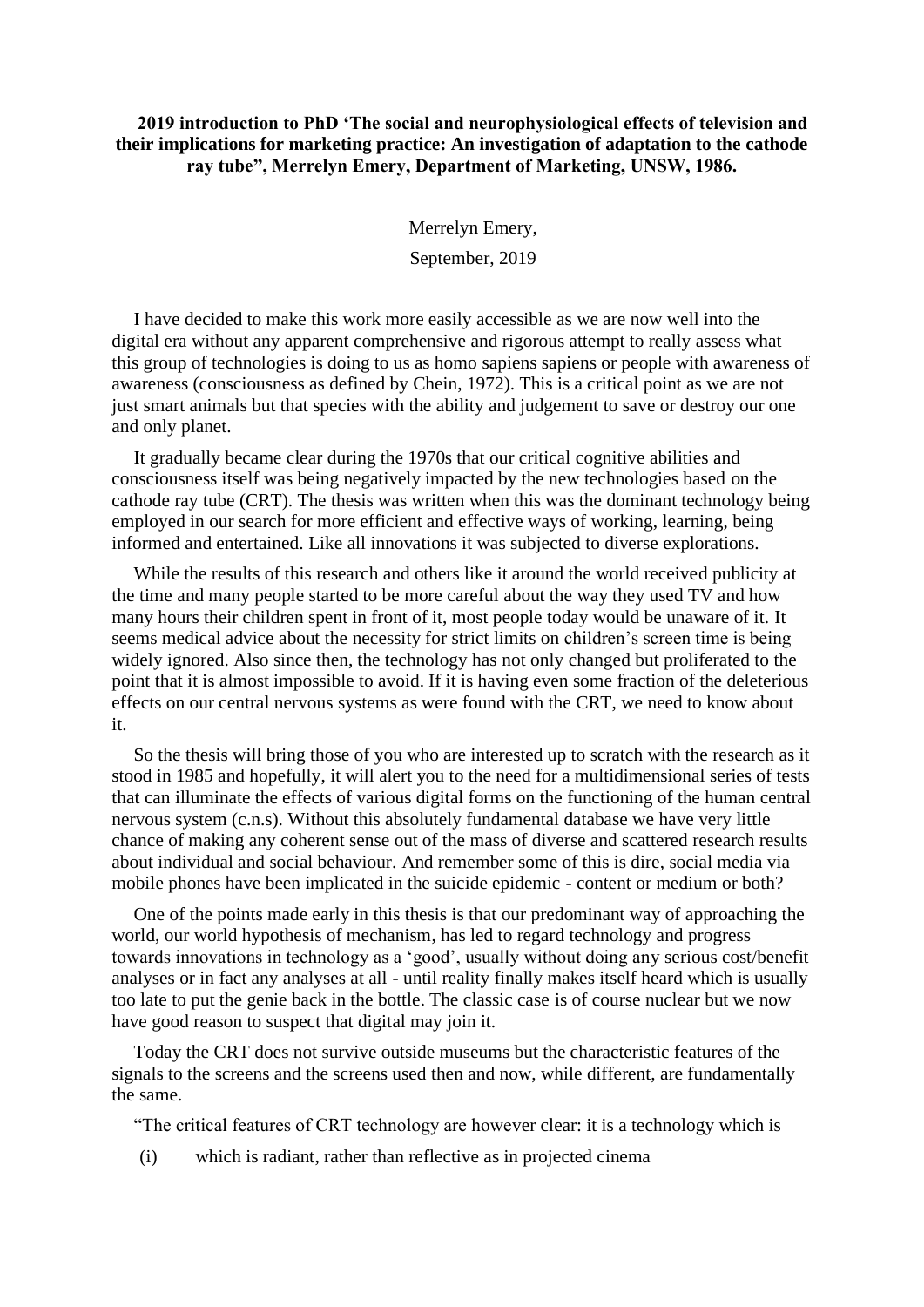- (ii) the object, thing or content to be viewed is contained within the medium, the technology itself, which
- (iii) exploits a particular ability of the human perceptual system to perceive meaning" (p15-16)

That the signals and the screens are fundamentally the same as the CRT based will almost certainly be disputed by some for good reason; they are not identical. It is for this reason that research in this field cannot really make any great leaps forward until a further set of tests is undertaken. These are outlined in more detail below.

All the research to 1985 confirmed the fact that the major undeniable effect of the CRT was cortical slowing. While different projects used different technologies to measure the effects, not one found evidence of cortical acceleration or even normal functioning. Nor does there appear to be any such evidence today. That there was a problem with the new medium was obvious to Arnheim as early as 1935 when he warned that television creates "the dangerous illusion that perceiving is tantamount to knowing and understanding", could "put us to sleep" and "shrink the mind" (quoted on p16).

Today we have rapidly growing mounds of evidence, far too much to document here, that digital technology is doing precisely what Arnheim warned of: the effects include shrinking attention spans and short term memory, addiction and a range of personal and social problems that implicate deviation in normal c.n.s functioning. All of these problems were foreshadowed in Part II of *A Choice of Futures*, Emery & Emery, 1976. In Chapter 9 in particular, the links between such phenomena as reduced cortical functioning and lack of intellectual analysis, habituation or addiction, hyperactivity, impulsiveness, deficits in short term memory, exaggerated emotional responses, were tracked and explained.

Today the technologies include not only televisions sets and computer screens but the ubiquitous mobile phone now being handed out to tiny tots who can't take their eyes off the 'glowing rectangles'.

We also have plenty of the same misleading claims about the ability of digital technologies to educate our kids using exactly the same set of theories that commit the serious sin of omission of critical differences between recognition and recall. We also have the marketers continuing to employ their now well honed practices of exploiting the imbalance of emotional to intellectual or cognitive responses to the medium in all its forms to the point where the internet, including social media, has basically become a medium of commerce rather than anything like a well informed citizenry or democracy.

All of this will be contentious because as with the first airing of data suggesting serious problems in the 1970s and 1980s, there are wealthy and powerful vested interests involved in all these technological variants and their uses. However, it is time that uncertainties be put to bed and we learn just what this group of digital technologies are doing to individual human nervous systems and by extension to our personal behaviours and social capacities. Until we have a clearer picture of these effects we will only be guessing at the long term consequences of rushing into digital devices with screens.

A well designed series of tests can tease out these effects:

- it should use modern forms of scanners which can tell us exactly what levels of activity there are in which parts of the brain
- subjects being children and adults, males and females with low and high SES
- watching TV with various contents 'educational' and otherwise
- using mobile phones with various types of screen with various content for passive viewing versus purposeful work